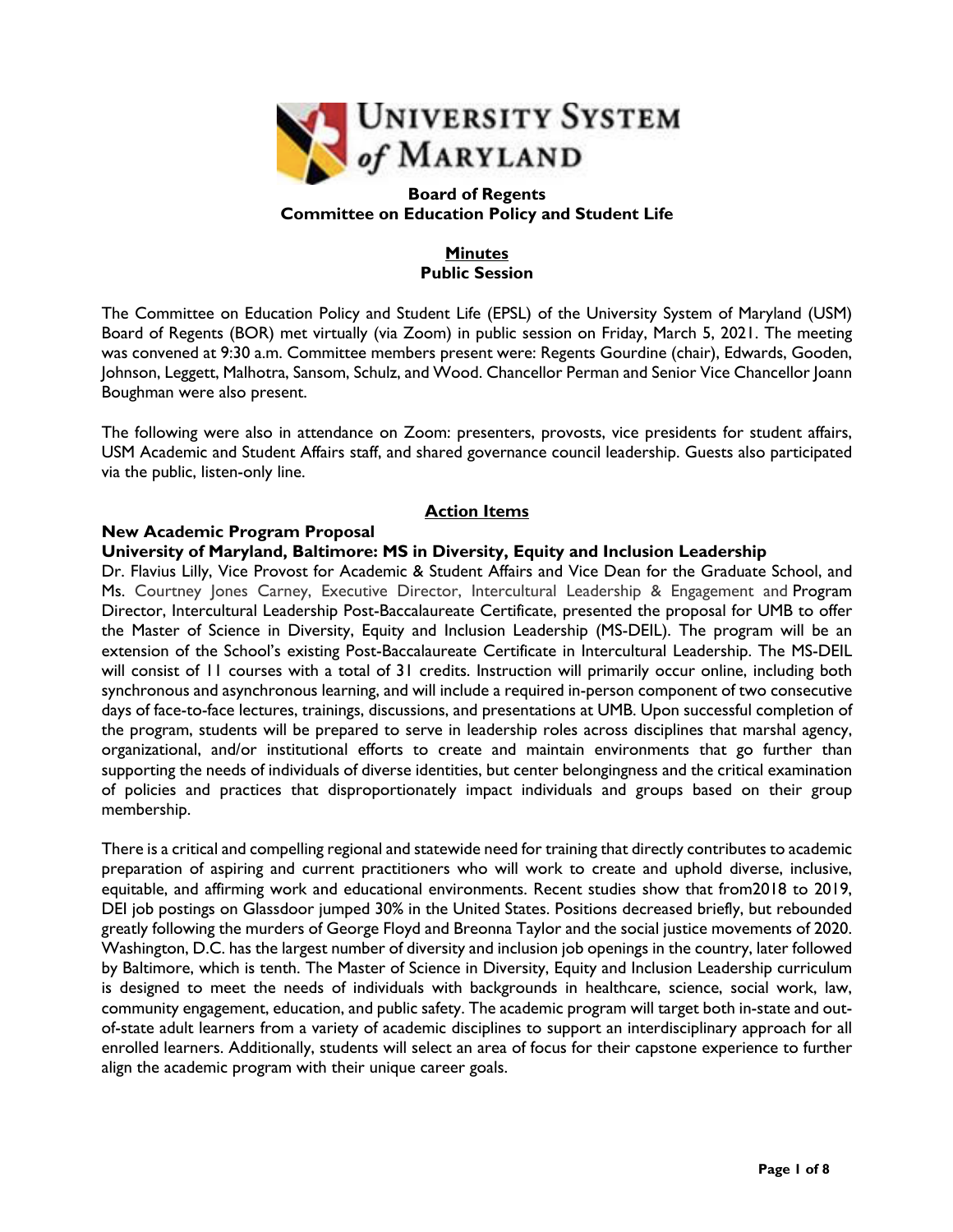Currently, there are no master's programs in the region or state that prepare aspiring and current practitioners for diversity, equity and inclusion leadership positions. Scores of leadership- or equity-focused programs are present, but only three are tangentially related to the proposed MS-DEIL program, and they all focus on equipping K-12 teachers and/or administrators. The proposed program has been created to equip current and aspiring diversity, equity, and inclusion practitioners for the transformational leadership roles that they will undertake in organizations across disciplines. Moreover, this proposal has gone through the standard review and approval processes with USM institutions having time to submit objections. Via the USM process, there were no objections. It is noted that, via the process conducted by the Maryland Higher Education Commission, other institutions in the state will have the opportunity to object to the establishment of this program. However, the USM staff believes the institution has done its due diligence regarding a statewide examination of programs to try to ensure there is no duplication.

Chancellor Perman noted that this proposal is timely and necessary. In response to a question from Chancellor Perman, the presenters explained that leadership is infused into all courses and there is also a course that looks at leadership style, personal values, and advises students on aligning values with leadership styles as well as a focus on strategic executive writing and how to use a DEI lens in one's work.

The Chancellor recommends that the Education Policy and Student Life Committee recommend that the Board of Regents approve the proposal from the University of Maryland, Baltimore to offer the Master of Science in Diversity, Equity and Inclusion Leadership. The motion was moved by Regent Wood, seconded by Regent Johnson, and passed unanimously.

#### *Vote Count: Yeas: 9 Nays: 0 Abstentions: 0*

#### **University of Maryland, College Park: Master of Extension Education Program**

Dr. Betsy Beise, Associate Provost; Dr. Craig Beyrouty, Dean, College of Agriculture and Natural Resources; and Dr. John Erwin, Professor and Chair, Department of Plant Sciences and Landscape Architecture presented the proposal for the University of Maryland, College Park (UMD) to establish a Master of Extension Education. The program builds on the tradition of extension programming offered to communities by landgrant institutions such as UMD, which offers extension programming in a variety of areas including agriculture, youth development through 4-H, food and nutrition, health and wellness, home gardening, the environment, personal finance, and other topics. Extension education encompasses the broad process of using non-formal education skills to detect societal challenges, examine solution options, and develop action plans with individuals and communities toward a goal for improved quality of life. The focus on intertwined academics, applied research, and engagement with diverse communities provides a multidimensional problem-solving and learning environment for students. This program will provide individuals with an academic credential for employment or advancement in university extension jobs. Graduates with extension education training will also be prepared for careers in secondary and post-secondary education, non-profit organizations, government, and leadership roles in the private sector. The program requires 30 credits, including 12 credits of core courses that reflect the essential elements of knowledge and skill development for extension education, and 18 credits in a particular subject area that extension education serves, such as animal science, plant science, environmental science and technology, nutrition and food science, and landscape architecture. The interdisciplinary focus of this program has been designed to equip students with opportunities to examine, develop, and analyze educational projects in collaboration with their career focus such that authentic and impactful experiences prepare the students to communicate community-based research with various populations.

Extension programs were dismantled in the mid-nineteen nineties and replaced by informal extension outreach. Over time, consistent feedback from stakeholders revealed the need for more formal coursework directed toward Extension education as well as development of an advanced degree for individuals seeking to advance their careers in addition to expanding their knowledge and skills. Many land grant colleges' degrees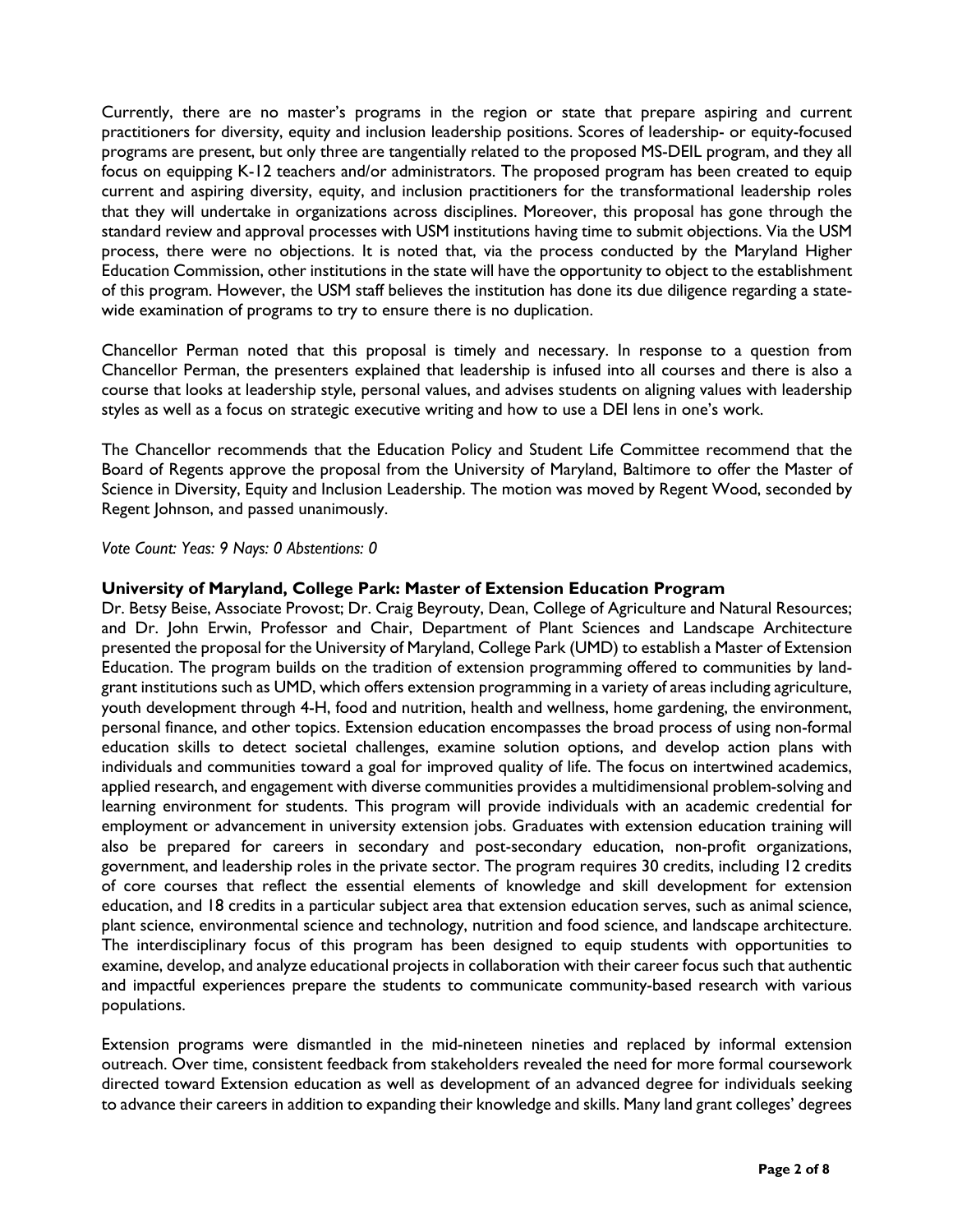in Extension are aligned with agricultural education programs, and it is common for an agricultural education teacher to acquire a Masters in Extension Education. This program is a revitalization of a historic program at the University of Maryland and this type of degree program is typically offered only at Land- grant institutions. There is no other master's level program focused on Extension Education currently offered at another site in Maryland. Moreover, this proposal has gone through the standard review and approval processes with USM institutions having time to submit objections. Via the USM process, there were no objections. It is noted that, via the process conducted by the Maryland Higher Education Commission, other institutions in the state will have the opportunity to object to the establishment of this program. However, the USM staff believes the institution has done its due diligence regarding a state-wide examination of programs to try to ensure there is no duplication.

Regent Sansom noted the mention (in the prepared materials) of the Agriculture program at the University of Maryland Eastern Shore and inquired about possible partnerships. Dr. Beyrouty noted that he is consistently in touch with the Dean at UMES. He expects that partnerships will continue and notes that considering parameters of the program at UMES, the proposed program at UMCP is likely to be complimentary to UMES's offering(s).

The Chancellor recommends that the Education Policy and Student Life Committee recommend that the Board of Regents approve the proposal from the University of Maryland, College Park to offer the Master of Extension Education Program. The motion was moved by Regent Wood, seconded by Regent Johnson, and passed unanimously.

*Vote Count: Yeas: 9 Nays: 0 Abstentions: 0* 

## **University of Maryland Global Campus: BS in Cloud Computing Systems**

Ms. Blakely Pomietto, Senior Vice President and Chief Academic Officer; Dr. Douglas Harrison, Dean, School of Cybersecurity & Information Technology; and Dr. S. K. Bhaskar, Associate Dean, School of Cybersecurity & Information Technology presented the proposal for the University of Maryland Global Campus to establish the Bachelor of Science in Cloud Computing Systems. The program is designed in to equip students with the technical skills and expertise required to analyze an organization's cloud needs, and plan, design, deploy, secure, operate, and maintain cloud computing infrastructure. Through real-world projects, alignment to industry certifications, and hands-on training in state-of-the-art cloud platforms, students will learn how to apply cloud architectural and computing principles, securely manage and operate cloud systems, implement cloud-based applications, and comply with applicable policies. The program will prepare students for careers in this rapidly growing area. UMGC will offer this program in an asynchronous, online format that allows students who are unable to attend a campus-based program access to education in this emerging field. UMGC's network of educational sites in Europe, Asia, and the US also allow service members access to courses that can be applied to this program while they are stationed in military bases around the world. Additionally, UMGC's program is designed to maximize transfer-credit acceptance from community colleges and workplace learning to assist with progress towards a credential.

Initial coursework in the B.S. in Cloud Computing Systems includes fundamentals of networking, network virtualization, cloud technologies, fundamentals of Microsoft Azure, and cloud engineering. Taken together, these courses lead to the embedded undergraduate certificate in Cloud Computing and Networking, a certificate that is accessible to both majors and non-majors alike. Later courses in the major address more advanced knowledge and skill development. The capstone course addresses current trends and projects in cloud computing. From the initial courses through to the capstone, the institutional learning goals of developing job-seeking skills and the capacity for lifelong learning are essential for the continuously evolving field of cloud computing. UMGC officials reviewed the evidence of strong demand for a B.S. in Cloud Computing Systems. Moreover, reports indicate that the demand for cloud computing expertise continues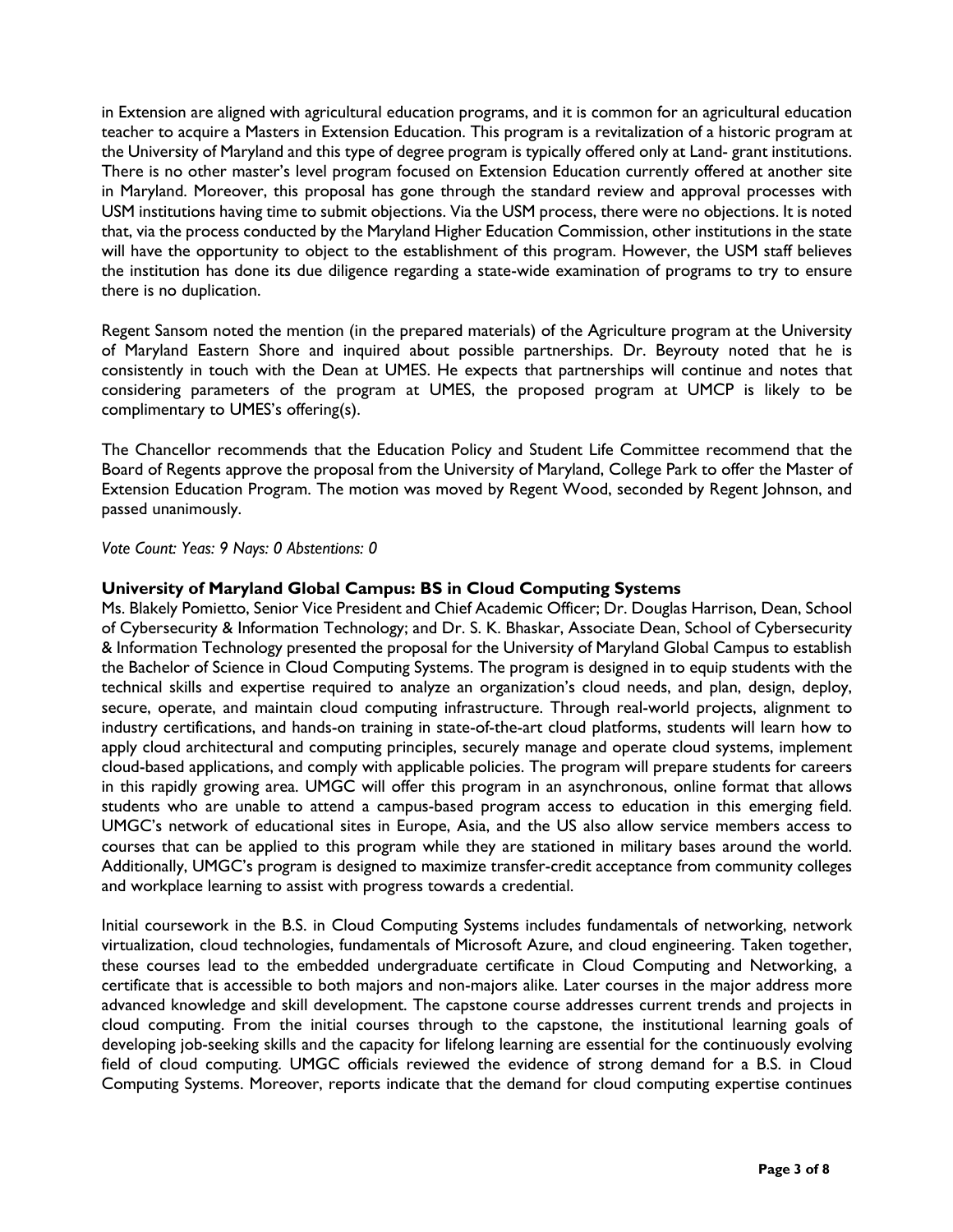to increase exponentially and that the Washington, DC, region leads the top twenty metro areas that have the most open positions for cloud professionals.

The Maryland Higher Education Commission (MHEC) approved a proposal submitted by Morgan State University in November 2019 to offer a bachelor's degree in Cloud Computing. The UMGC degree will be just the second bachelor's program in Maryland to meet the growing demand for cloud computing degrees in the Washington, D.C., region. Distinctions between the two programs revolve around different missions and mission-driven service (UMGC's end-to-end virtual and sustained engagement between the learner and the university) and the intentionally different student populations (UMGC's national and global reach). Also, the vast and growing market demand for the cloud-computing workforce indicates a need for multiple programmatic options in the state and beyond. Moreover, this proposal has gone through the standard review and approval processes with USM institutions having time to submit objections. Via the USM process, there were no objections. It is noted that, via the process conducted by the Maryland Higher Education Commission, other institutions in the state will have the opportunity to object to the establishment of this program. However, the USM staff believes the institution has done its due diligence regarding a state-wide examination of programs to try to ensure there is no duplication.

Regent Gooden noted that this program is timely and that there are more positions than potential employees right now; this program will work to fill that void. Regent Schulz similarly noted that the Department of Commerce recognizes this need and has conducted outreach to specific businesses to develop partnerships to help with hiring. Dr. Harrison shared that both of today's proposals were created based on the knowledge gained from partnerships with a variety of corporations and agencies. Based on a question from Regent Gourdine, the presenters also noted that they are in partnership with community colleges and high schools. Chancellor Perman commended that work and recommends reaching out to middle schools also.

The Chancellor recommends that the Education Policy and Student Life Committee recommend that the Board of Regents approve the proposal from the University of Maryland Global Campus to offer the Bachelor of Science in Cloud Computing Systems. The motion was moved by Regent Gooden, seconded by Regent Leggett, and passed unanimously.

*Vote Count: Yeas: 9 Nays: 0 Abstentions: 0* 

#### **University of Maryland Global Campus: BS in Data Science**

Ms. Blakely Pomietto, Senior Vice President and Chief Academic Officer; Dr. Douglas Harrison, Dean, School of Cybersecurity & Information Technology; and Dr. S. K. Bhaskar, Associate Dean, School of Cybersecurity & Information Technology presented the proposal for the University of Maryland Global Campus to establish the Bachelor of Science in Data Science. The program is designed to provide critical, foundational knowledge of the analysis of large-scale data sources from the interdisciplinary perspectives of applied statistics, computer science, data storage, and data representation and modeling, with the purpose of getting insights from data and making strategic, data-driven recommendations that influence organizations' outcomes. The curriculum incorporates teaching, learning, and assessment strategies that focus on students' development of concrete, job-related knowledge and skills while reinforcing their understanding of underlying concepts, principles, and theories. UMGC will offer this program in an asynchronous, online format that allows students (many outside of Maryland, in the military, and studying abroad) who are unable to attend a campus-based program. Additionally, UMGC's program is designed to maximize transfer-credit acceptance from community colleges and workplace learning to assist with progress towards a credential.

The proposed Bachelor of Science in Data Science is designed to meet the growing need for highly skilled professionals who can transform the increasing amounts of data confronting all organizations into usable forms. One of the major outcomes of the program is to provide students with hands-on experience with a variety of the most ubiquitous analytical tools available for the purpose of organizing large data sets. At the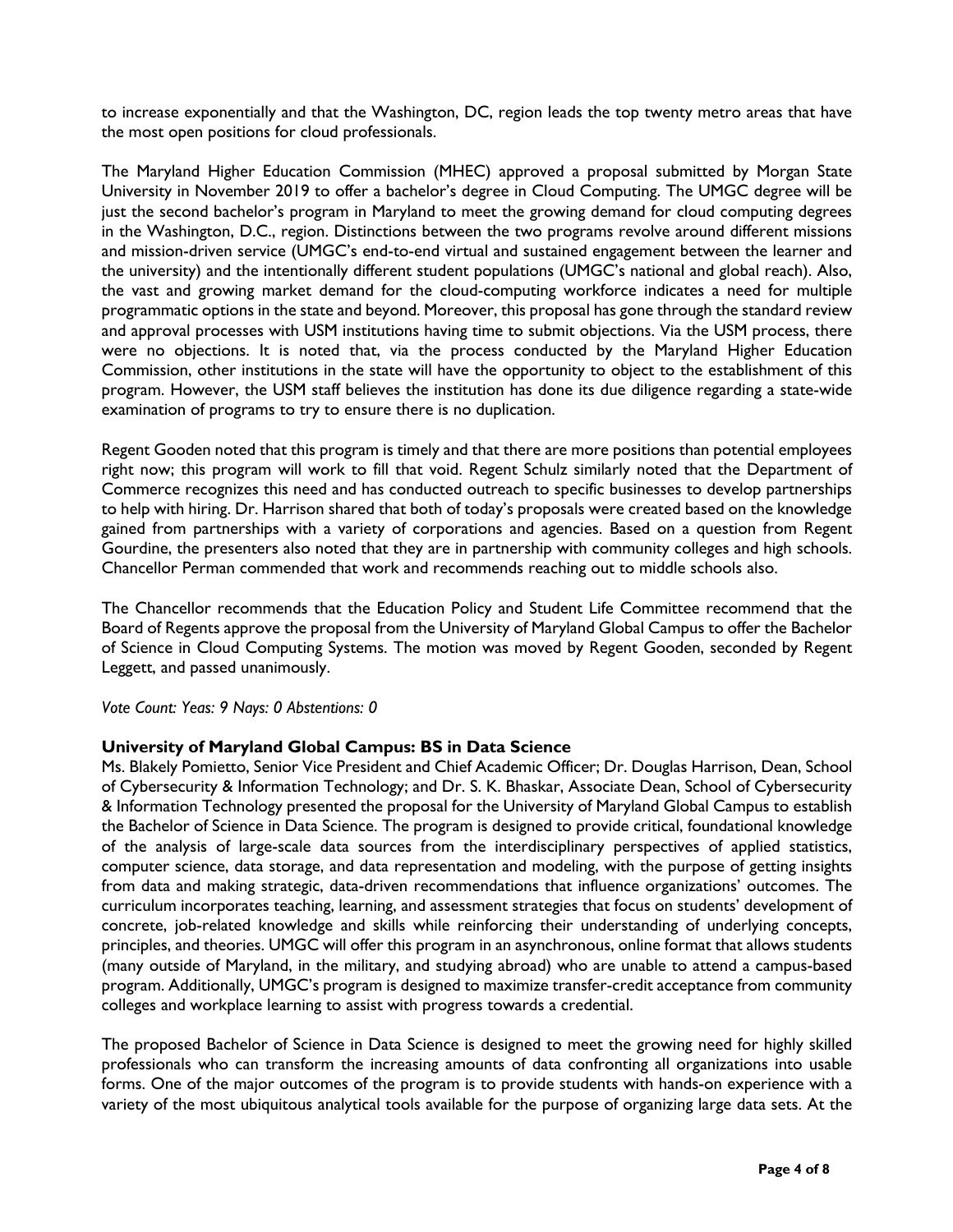same time, students will acquire fundamental knowledge and skills in data science that will equip them to adapt to future changes in tools, technology, and the marketplace. The program endeavors to produce graduates who can respond to workforce demands and emerging needs and who, upon graduation, possess an immediately implementable skill set to succeed in a global environment of workforce diversity, technological innovation, expanding competition, and ever-increasing amounts of data in our highly digitized world. The fully online, asynchronous program model offers flexibility, continuing education, and social opportunities to adults interested in refreshing and reshaping their career opportunities. The Data Science program begins with courses in applied statistics, business intelligence, data analytics and visualization, which also comprise the embedded undergraduate certificate in Business Analytics, a certificate that is accessible to majors and non-majors alike. Later courses address more advanced knowledge and skill-development in data science, machine learning, artificial intelligence, big data analytics, and data ethics. Although the program includes a distinct course in data ethics, the institutional learning goal of ethics and civic awareness is not restricted to that course but is a recurring theme running throughout the program. Finally, from the initial courses through to the capstone, institutional learning goals of developing job-seeking skills and the capacity for lifelong learning are essential for the continuously evolving field of Data Science.

By numerous national measures, the job market for this field is extremely strong, and these positions are also compensated very highly, with a median advertised salary of \$120,700. This trend is even stronger in the DC-VA-MD-WV region. Furthermore, based on the success of UMGC's closely related Master of Science in Data Analytics and internal surveys, a program of this type is in demand.

A December 2020 review of current bachelor's degree programs in data science and a similar program show degrees at five institutions with a UMCP program coming forth. UMGC's proposed B.S. in Data Science program is unique, as it aims to address the "deep analytical skills" and data science expertise shortage, creating value and insights for decision-makers. The current proposal includes tables that compare and contrast UMGC's program with these programs with major differences being the focus of the programs, and UMGC's open-entry, fully-online program specifically suited to serve the needs of working-adult learners and world-wide students who are active-duty military, or veterans, and their families. Noting these important distinctions, it's also critical to establish that this proposal has gone through the standard review and approval processes with USM institutions having time to submit objections. Via the USM process, there were no objections. It is noted that, via the process conducted by the Maryland Higher Education Commission, other institutions in the state will have the opportunity to object to the establishment of this program. However, the USM staff believes the institution has done its due diligence regarding a state-wide examination of programs to try to ensure there is no duplication.

The Chancellor recommends that the Education Policy and Student Life Committee recommend that the Board of Regents approve the proposal from the University of Maryland Global Campus to offer the Bachelor of Science in Data Science The motion was moved by Regent Johnson, seconded by Regent Sansom, and passed unanimously.

*Vote Count: Yeas: 9 Nays: 0 Abstentions: 0* 

#### **Information Items**

#### **Post-Approval Academic Program Review Reports and Forthcoming Reviews**

Annually, a number of program reviews are presented to the Regents after the approval of new academic programs. They include the: (1) New Programs 5-Year Enrollment Reviews, (2) Report on Periodic Reviews (7-Years) of Academic Programs, and (3) Report on Academic Program Actions Delegated to the Chancellor. After the January 2021 EPSL meeting, it was clear that the regents needed more context and insight into the reviews and reports that come to EPSL. Dr. Antoinette Coleman, Associate Vice Chancellor for Academic Affairs reviewed these processes for EPSL.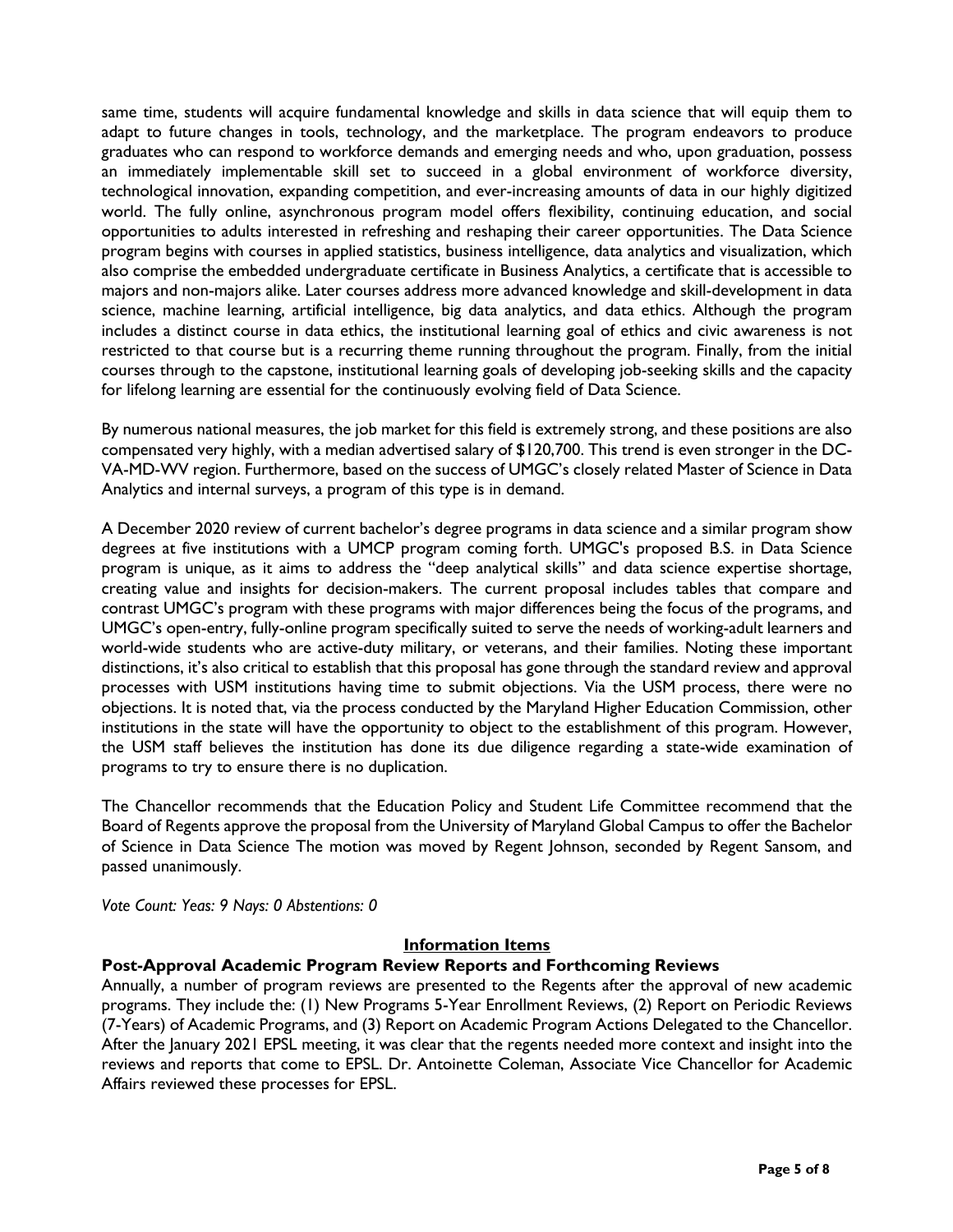The New Programs 5-Year Enrollment Reviews measure the progress between the projected and actual enrollments of the program, and programs are reviewed annually for a five-year period. The Periodic Reviews (7-Year) of Academic Programs examine enrollments and degrees awarded, internal self-study and external reviews, and include accreditation self-study when applicable and institutional recommendations and actions at all academic levels. Currently, programs are reviewed every 7-years after approval. The report on Academic Program Actions Delegated to the Chancellor includes an accounting of graduate and undergraduate certificates, new programs, any substantial expansions or modifications of existing academic programs, and any suspensions and discontinuances of existing degree programs. Each of these constitutes an independent process. Using the information gathered from these distinct reviews, the individual institutions determine the outcome of their programs, but regents have expressed concern about lapses between reports that do not seem to encourage institutions to make adjustments to programs that have low enrollments or productivity. Dr. Coleman proposed, and EPSL agrees, that she will assemble and convene an Academic Advisory Committee to determine how to better link the three reviews allowing for substantive recommendations to determine the viability of programs when they become and remain low productivity and/or low enrolled courses. A report on the outcomes of the Academic Advisory Committee will be given at the Committee on Education Policy and Student Life Meeting in September 2021.

Chancellor Perman suggested that the provosts consider if there are low-volume subjects that need to be taught because they get you to a particular occupation. This may be something that is important for some but not all, and while we typically make school-by-school decisions, discuss if there are ways to partner across institutions. Based on questions from the regents, the Academic Advisory Committee should also consider what triggers program suspension, how warnings can be put in place between cycles/reports (i.e., the two years between the New Program and 7-Year reviews; the seven years between program reviews), and other nuances to improve these processes and program viability.

#### **New Programs 5-Year Enrollment Reviews, Fall 2016 – Fall 2020**

Dr. Antoinette Coleman, Associate Vice Chancellor for Academic Affairs, presented this annual report to the Committee. New academic programs are reviewed annually for a period of five years. The Fall 2016 – Fall 2020 review comprises enrollment data for fifty-eight (58) approved new academic programs. The format for the review is standardized and includes the projected and actual enrollments for each program. The projected enrollments are derived from the program proposals approved by the Board of Regents and MHEC, and the actual enrollments are those achieved and reported each year by the programs. Attention in the review is given to the relationship between the projected and the yearly actual program enrollments. Programs that began reviews in Fall 2016, Fall 2017, and Fall 2018 reflect actual enrollments for the third year of the programs and beyond. The most recent programs in review, Fall 2019 and Fall 2020, have varying degrees of actual enrollments as they progress through the first and second years of implementing the program. It is important to note that not all programs are implemented in the year they are approved. Dependent upon the date of the Board of Regents and MHEC approvals, recruitment and admission to the program may not begin until the next academic year. In other cases, admission to the program may not occur until the students have completed the required core courses, examinations, etc. and enrollments would then be reported two years after implementation. With those caveats in mind, the enrollment data reflect the relative accuracy for the projected enrollment submitted with the program proposal and provides an opportunity to judge the long-term viability of a new program prior to its first periodic program review.

The Fall 2016 to Fall 2020 New Program 5-Year Enrollment Review Report indicates that the majority of the programs are achieving actual enrollments greater than 50% of their projected enrollments. And, for some program the actual enrollments exceeded the projected. It should also be noted that this report will be part of the review described in the Post-Approval Academic Program Review Reports and Forthcoming Reviews presentation. Enhancements may be impending.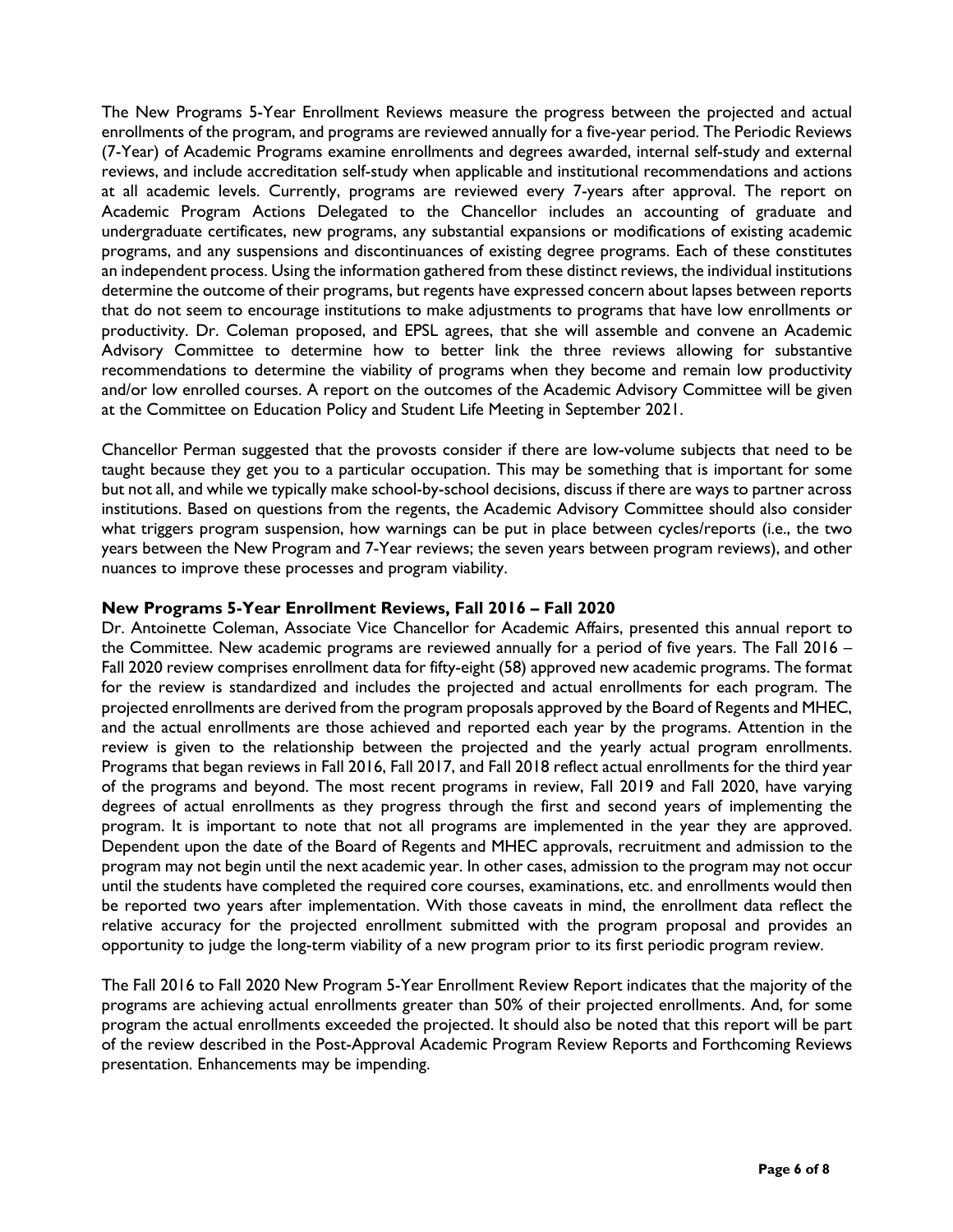### **William E. Kirwan Center for Academic Innovation Update**

Dr. MJ Bishop, Director of the Kirwan Center for Academic Innovation and Associate Vice Chancellor, presented the update on the Kirwan Center for Academic Innovation (KCAI). Dr. Bishop shared that the mission of the Kirwan Center is to, 'leverage the power of multi-institutional collaboration to increase access, affordability, and achievement of high-quality credentials for Maryland students. Informed by the diversity of USM higher education institutions, findings from the learning sciences, and capabilities of emerging technologies, the Center leads statewide efforts to implement, evaluate, and scale and sustain innovations aimed at student success, equity, and inclusion.' This year, with consultation from the Academic Transformation Advisory Council and the Council for Advancing Teaching and Learning, both comprised of academic innovation specialists from USM institutions, the Kirwan Center has helped ensure the transition to remote teaching (due to the pandemic) was as smooth as possible, and also worked with faculty to ensure an even higher quality online learning experience over this academic year. KCAI and the University of Maryland Global Campus partnered to provide:

- More than 1,000 hours of individualized instructional design support and "ask and answer" sessions to more than 200 faculty across 9 institutions.
- Full conversion of almost 50 courses across the USM.
- Professional development workshops to more than 1,500 faculty and staff on a variety of topics.
- Systemwide access to virtual reality simulations for 130 lab-based courses to more than 2,900 students in Fall. Spring usage has already almost doubled.
- Access to adaptive learning tools for faculty teaching high-enrollment courses to enhance the asynchronous learning experience.

While the Kirwan Center will continue supporting faculty, other KCAI work includes:

- the Maryland Open Source Textbook initiative, which has saved 65,000 students more than \$10.4M cumulatively;
- usmX, which has led to the development of MicroMasters programs, professional certificates, and stand-alone MOOCs (including the first ever from an HBCU), and almost 1 million cumulative course enrollments across 150 courses; and
- Badging Essential Skills for Transitions where they are exploring the use of alternative credentials in the form of digital badges that might provide the framework for the development of scaffolded programs aimed at: (1) helping students actively explore how their curricular and co-curricular experiences are helping them acquire the higher-order skills employers are seeking; (2) assessing the acquisition of those skills; and then (3) issuing validated digital badges that communicate to employers the specific ways in which these students are "career ready."

Ultimately, KCAI's goals are to develop statewide initiatives that both leverage "systemness" and allow key stakeholders to see themselves in the work; build institutional capacity to scale and sustain *transformative*  academic innovation models; and reconceptualize the role of academic innovation from peripheral activity to mission critical for student success, equity, and inclusion. Chancellor Perman thanked Dr. Bishop for the work the KCAI staff and campus colleagues do to promote academic innovation.

# **P-20 Update**

Dr. Nancy Shapiro, Associate Vice Chancellor for Education and Outreach presented this update to the Committee. The P–20 work in the Office of Academic and Student Affairs encompasses partnerships between USM and USM institutions; the Maryland State Department of Education and the Maryland Higher Education Commission; the Maryland community colleges and independent colleges and universities; and the Maryland Public Schools. The USM P-20 Office serves as a central point of contact for the education segments to collaborate on shared objectives of breaking down barriers and building seamless educational experiences for all students from kindergarten through college and career. P-20 at USM works to close gaps in opportunity and achievement for all students, but especially students of color and low-income students who have been traditionally under-represented in higher education. The team's role is to support our institutions in their